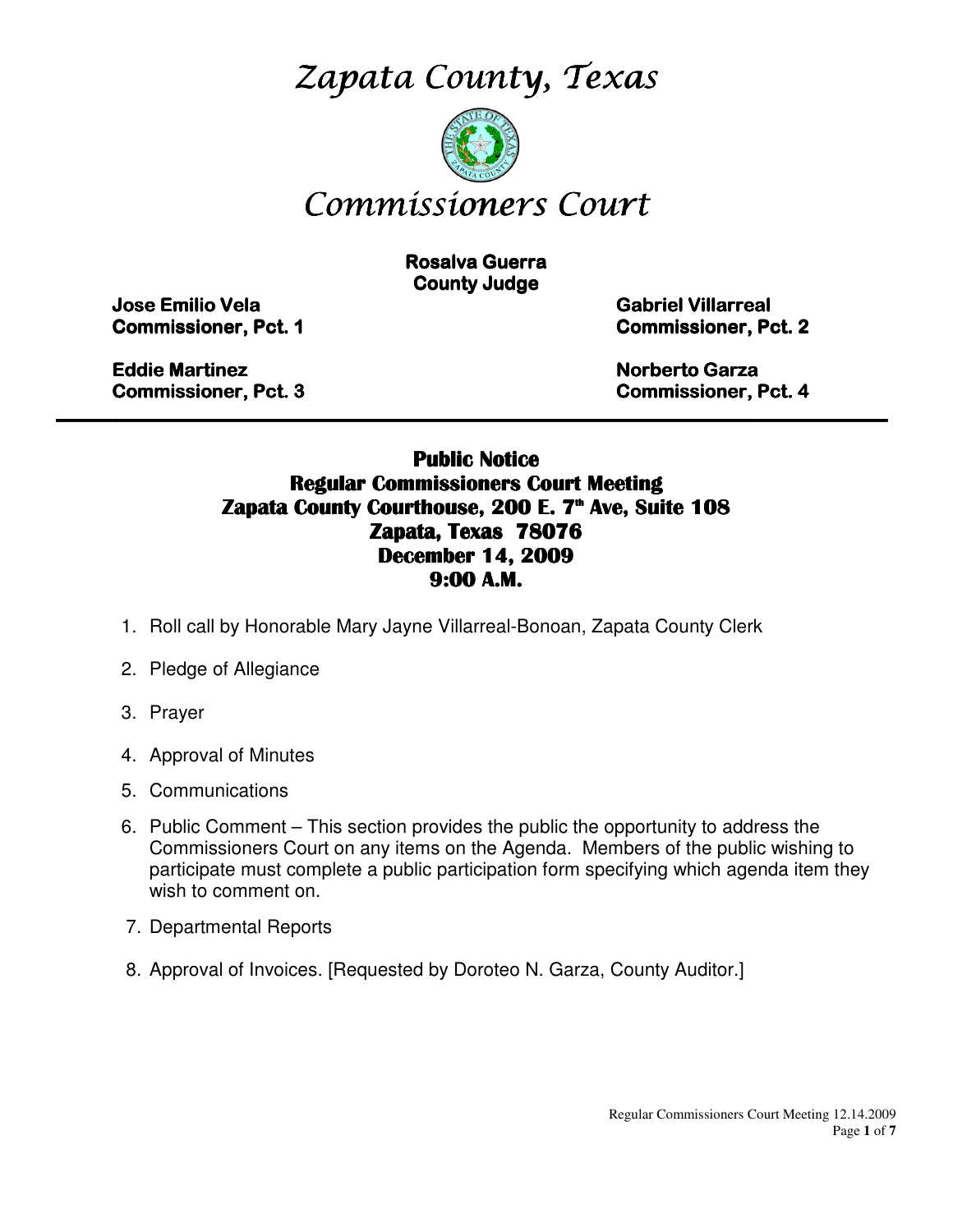# **REPORTS AND PRESENTATIONS**

- 9. Update and status report in regards to renegotiating contract between Time Warner Cable and Zapata County. **[Requested by Commissioner Jose Emilio Vela, Pct. 1.]**
- 10. Report on Collections for Court Fines and Fees. [Requested by Gustavo Martinez Attorney at Law, Linebarger Goggan Blair & Sampson, LLP.]
- 11. Final report on Auction Items from old Lion's Club. [Requested by County Judge Rosalva Guerra.]

## **DELIBERATE AND CONSIDER ACTION ON THE FOLLOWING ITEMS**

- 12. To approve hiring of Isidro A. Paredes as CDL Driver and Heavy Equipment Operator @ \$10.25/hr. to fill slot # 3 from Pct 1 Special Road and Bridge Fund 15-001-157 replacing employee transferred to Food Pantry. [Requested by Commissioner Jose Emilio Vela, Pct. 1.]
- 13. To approve demolition contractor to clear and remove trash and debris from old Lion's Building, and a dilapidated house on the corner of lot 610 Glenn St. to comply with Zapata County Nuisance Abatement Policy.

[Requested by Commissioner Jose Emilio Vela, Pct. 1.]

- 14. To approve bid for caliche, approximately 800 cu. yards, delivered to the Lopeño Community Center grounds and to stockpile material for Pct 1 road repairs. [Requested by Commissioner Jose Emilio Vela, Pct. 1.]
- 15. To approve purchase of approved County Landfill Tractor/Dozer meeting all the required specifications advertised in a classified public notice. [Requested by Commissioner Jose Emilio Vela, Pct. 1.]
- 16. To approve moving structure known as the "Thrifty Store" located on North Side of Texas Department of Transportation yard and east of Animal Control yard. [Requested by County Judge Rosalva Guerra.]
- 17. To approve member for the Zapata County Appraisal District for a term of two years beginning January 1, 2010 ending December 31, 2011. [Requested by County Judge Rosalva Guerra.]
- 18. To auction computers currently stored in space formally used by Blue Moon Solutions. [Requested by County Judge Rosalva Guerra.]
- 19. To approve termination of payroll deductions from County employees for the purpose of paying water bills. Effective Immediately.

[Requested by Carlos Treviño, Jr., Water/Waste Water Director.]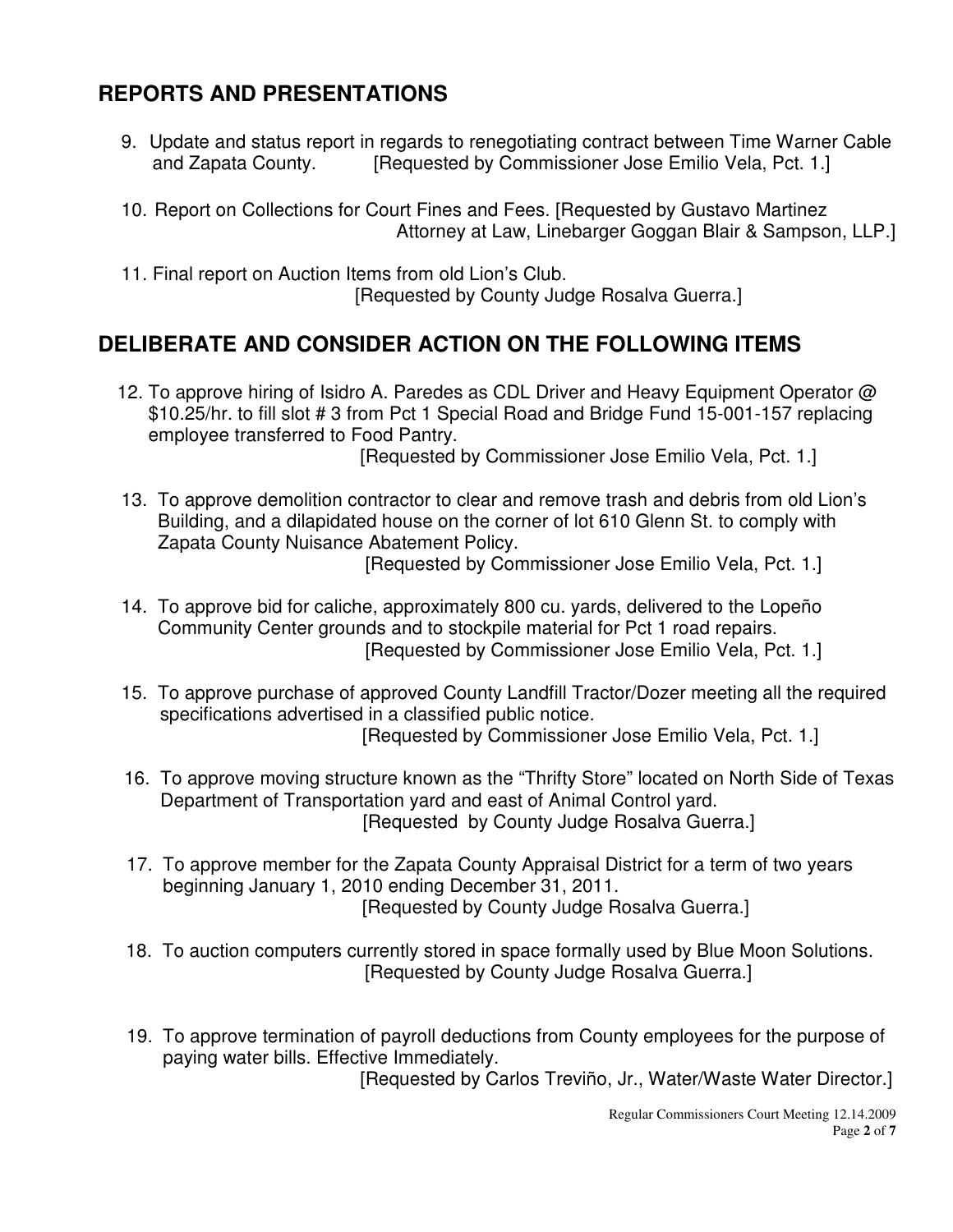20. To approve termination of water service to all companies that purchase water for re-sale. I recommend this action be taken in an effort to reserve water service for the exclusive use of Zapata County Waterworks residents. All future water for resale providers must come before the Zapata County Commissioners Court.

[Requested by Carlos Treviño, Jr. Water/Waste Water Director.]

- 21. To purchase 4 174VHF 16 Channel two-way radios to have communication with dispatchers when out of patrol unit. [Requested by Constables Adalberto Mejia, Jr. Pct. 1 Eloy Martinez, Pct. 3 and Mario Flores, Pct. 4.]
- 22. To approve the change in designation for the Zapata County National Flood Insurance Emergency Program to the National Flood Insurance Regular Program and to authorize Mario Gonzalez-Davis and Judge Rosalva Guerra to complete the required documents needed to complete the change in programs.

[Requested by Mario Gonzalez-Davis, Project Coordinator.]

- 23. To approve the designation of a Building Supervisor and maintenance person for the Zapata County Museum. This is needed so the building contractor can train someone on the fire alarm, lighting system and electrical system before they turn the building over to the County. [Requested by Mario Gonzalez-Davis, Project Coordinator.]
- 24. To agree with the finding of no significant impact (FONSI) to the human environment by allowing the construction of the Ramireño Water Supply Corporation Booster Pump Relocation Project. [Requested by Mario Gonzalez-Davis, Project Coordinator.]
- 25. To approve the contract between Zapata County and Duval County for detention and residential services for fiscal year 2009-2010. [Requested by Sandy J. Pippin Gomez, Chief Juvenile Probation Officer.]
- 26. To approve the contract between Zapata County and Starr County for detention services for fiscal year 2009-2010. [Requested by Sandy J. Pippin Gomez, Chief Juvenile Probation Officer.]
- 27. To approve the contract between Zapata County and Shoreline, Inc. for residential services for fiscal year 2009-2010. [Requested by Sandy J. Pippin Gomez, Chief Juvenile Probation Officer.]
- 28. To approve the contract between Zapata County and Cameron County for detention and residential services for fiscal year 2009-2010. [Requested by Sandy J. Pippin Gomez, Chief Juvenile Probation Officer.]
- 29. To approve the contract between Zapata County and Cornell Corrections of Texas and Hector Garza Center for residential services for fiscal year 2009-2010. [Requested by Sandy J. Pippin Gomez, Chief Juvenile Probation Officer.]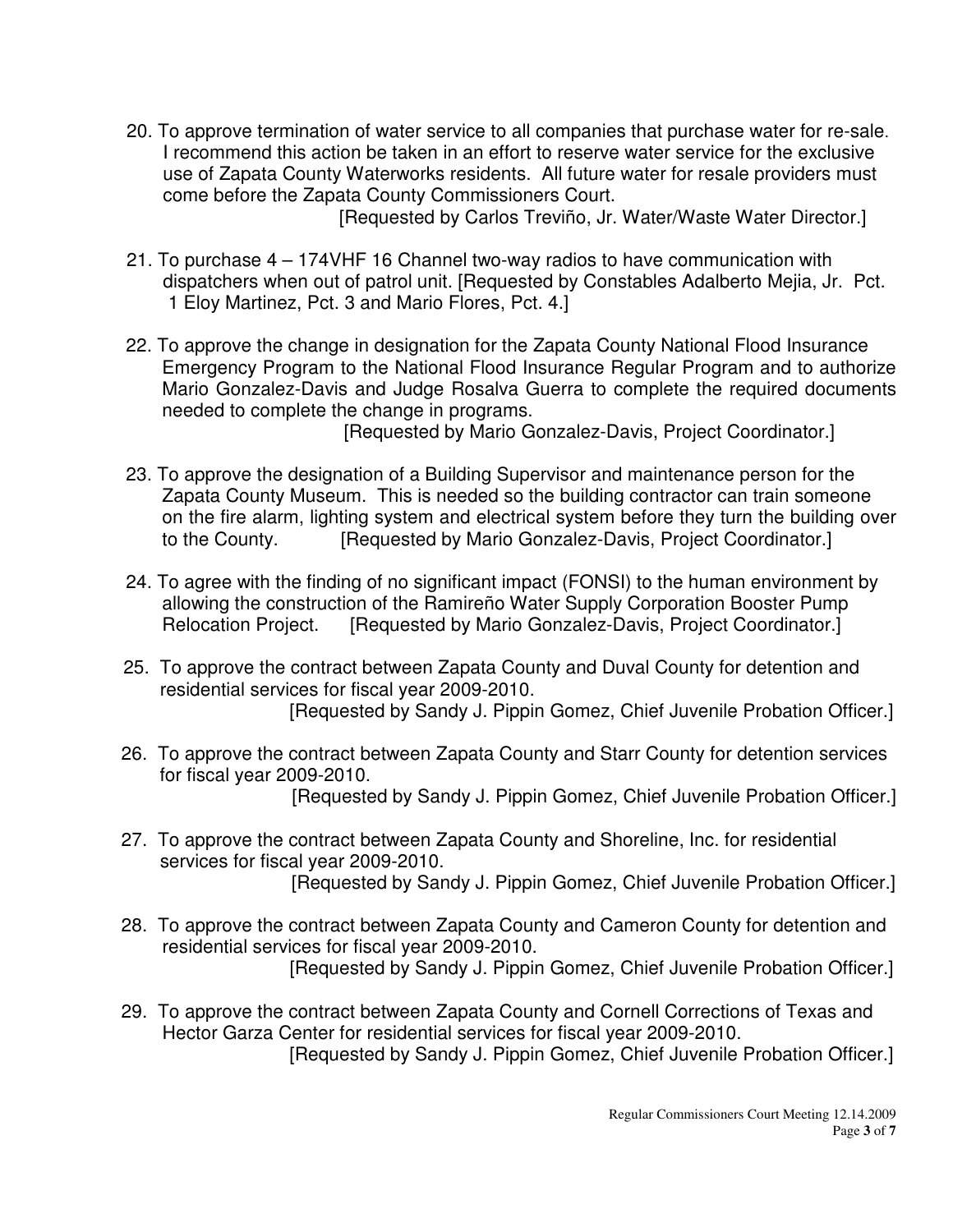- 30. To approve the contract between Zapata County and Gulf Coast Trades Center for residential services for fiscal year 2009-2010. [Requested by Sandy J. Pippin Gomez, Chief Juvenile Probation Officer.]
- 31. To approve the contract between Zapata County and Pegasus Schools, Inc. for residential services for fiscal year 2009-2010. [Requested by Sandy J. Pippin Gomez, Chief Juvenile Probation Officer.]
- 32. To approve the contract between Zapata County Southwest Key Programs, Inc. for residential services from May 12, 2009 to April 30, 2010. [Requested by Sandy J. Pippin Gomez, Chief Juvenile Probation Officer.]
- 33. To approve the contract between Zapata County and Webb County for detention services for fiscal year 2009-2010. [Requested by Sandy J. Pippin Gomez, Chief Juvenile Probation Officer.]
- 34. To approve the contract between Zapata County and SCAN services for fiscal year 2009-2010. [Requested by Sandy J. Pippin Gomez, Chief Juvenile Probation Officer.]
- 35. To approve Memorandum of Understanding between Zapata County and Kings Way Counseling Services for fiscal year 2009-2010. [Requested by Sandy J. Pippin Gomez, Chief Juvenile Probation Officer.]
- 36. To approve Letter of Agreement between Zapata County and Xavier Martinez, Phd., for psychological evaluations for fiscal year 2009-2010. [Requested by Sandy J. Pippin Gomez, Chief Juvenile Probation Officer.]
- 37. To approve Letter of Agreement between Zapata County and Ms. Laura Hernandez, Laredo Psychologist for fiscal year 2009-2010. [Requested by Sandy J. Pippin Gomez, Chief Juvenile Probation Officer.]
- 38. To allow a Network Administrator to record Commissioners Court meetings and upload video file to the County Webpage. [Requested by Romeo Salinas, County Treasurer.]
- 39. To authorize the hiring of two bus drivers at \$11.00 an hour plus benefits and \$15,000 for fuel to roll out Congressman Cuellar Education Transportation Program to bus interested students to Laredo LCC, TAMIU, Vocational school trainings and workforce related passengers. [Requested by Romeo Salinas, County Treasurer.]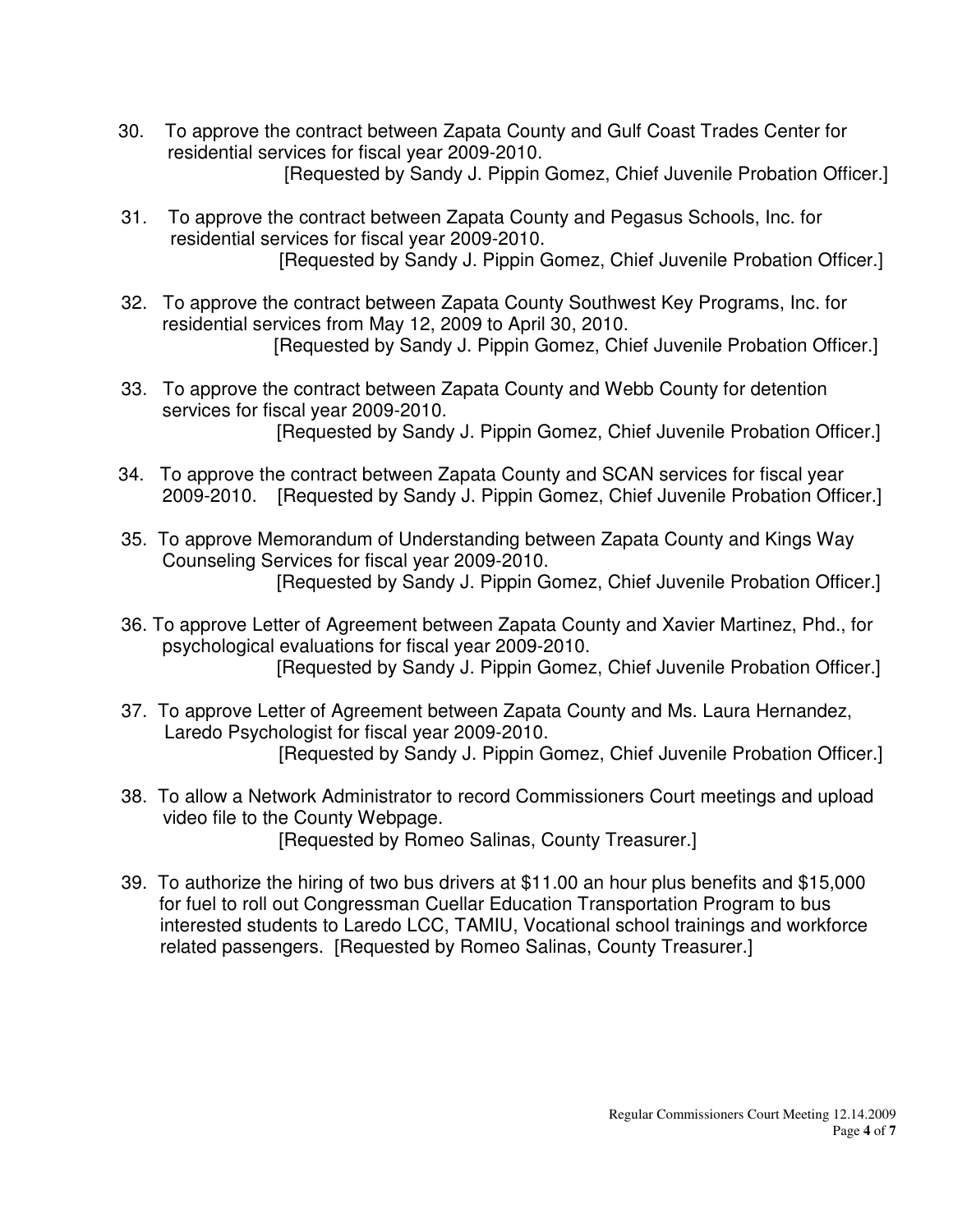## **TABLED ITEMS**

 40. To approve the extension of the waterline to the Zapata County Landfill and surrounding areas with Ramireño Water Supply Corporation providing labor and Zapata County providing the materials. [Requested by County Judge Rosalva Guerra.

## **CONSENT ITEMS**

- 41. To install security lights at the following addresses:
	- 5423 Gary Lane
	- Public Library
	- 5434 Pascual
	- 5413 Carrizo Lane
		- [Requested by Commissioner Eddie Martinez, Pct. 3.]
- 42. To install security lights at the following addresses:
	- 1503 Ramireño St.
	- 1001 Roma

[Requested by Commissioner Norberto Garza, Pct. 4.]

43. To install a security light at 905 Mier.

[Requested by Commissioner Norberto Garza, Pct. 4.]

- 44. To install security lights at the following addresses:
	- Between  $17^{th}$  and  $18^{th}$
	- 1515 Medina
- [Requested by Commissioner Norberto Garza, Pct. 4.]
- 45. To install a speed hump at 1619 Mier.

[Requested by Commissioner Norberto Garza, Pct. 4.]

- 46. To install speed humps at the following addresses:
	- Mier Avenue between  $16^{th}$  and  $19^{th}$ .
	- Between Ramireño and Zapata St.
	- 1511 Bravo

[Requested by Commissioner Norberto Garza, Pct. 4.]

 47. Approve installation of speed hump on Senisa Drive at Falcon Lake Estates East, Pct. 1. [Requested by Commissioner Jose Emilio Vela, Pct. 1.]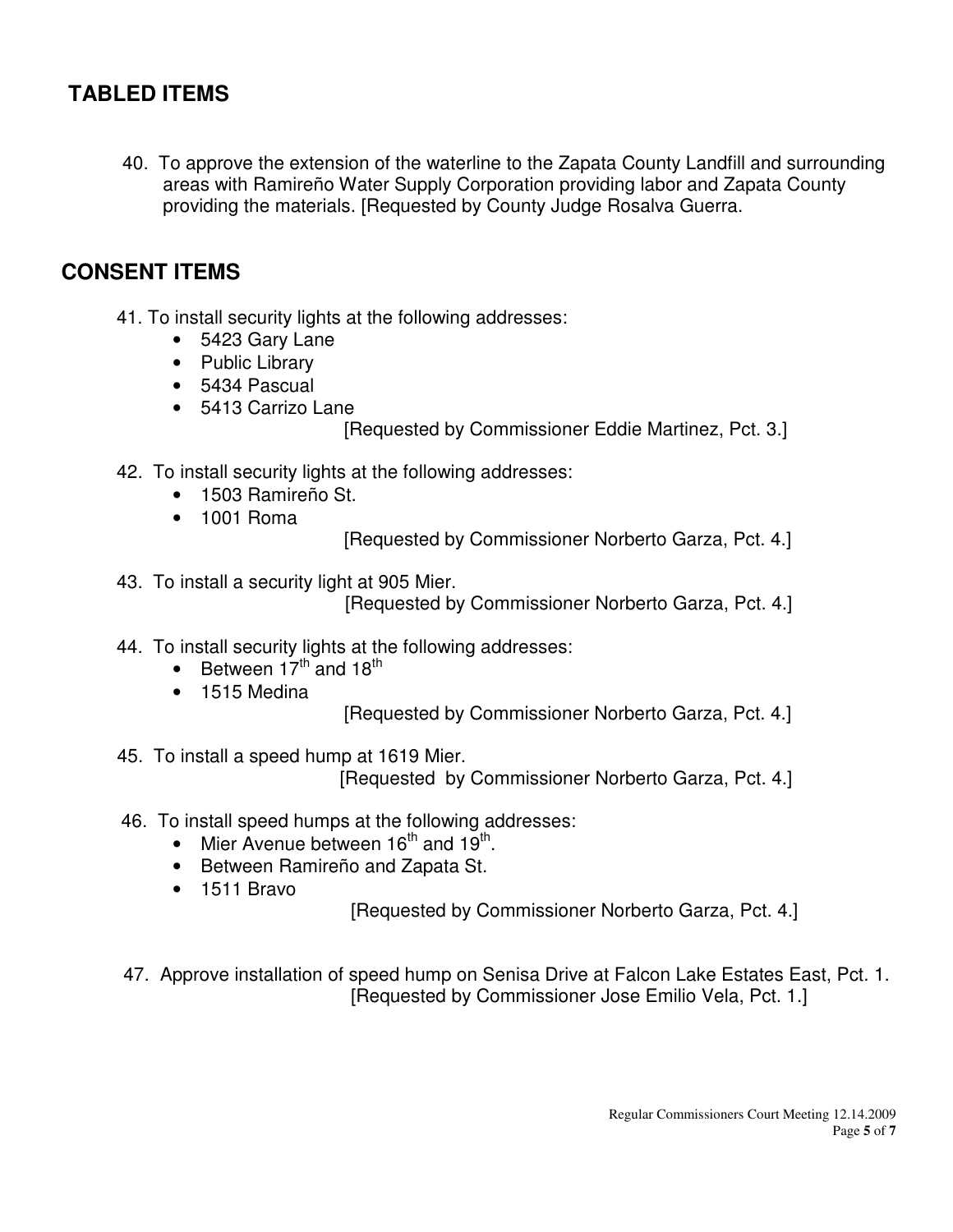#### **Note 1 Gov't Code Ann 551.071, Consultation with Attorney Note 2 Gov't Code Ann 551.072, Real Property Note 3 Gov't Code Ann 551.074, Personnel Matters Note 4 Gov't Code Ann 551.076, Security**

The Commissioners Court will consider the following items in Executive Session. The Commissioners Court may also consider any other matter posted on the agenda if there are issues that require consideration in Executive Session and the Commissioners Court announces that the item will be considered during Executive Session.

# **EXECUTIVE SESSION**

- 48. Consultation with County Attorney Saíd Alfonso Figueroa regarding pending litigation involving Jennings Road. [Requested by County Attorney Saíd Alfonso Figueroa.]
- 49. Consultation with Zapata County Attorney Saíd Alfonso Figueroa regarding commencement of condemnation proceedings of Jennings Road. [Requested by County Attorney Saíd Alfonso Figueroa.]